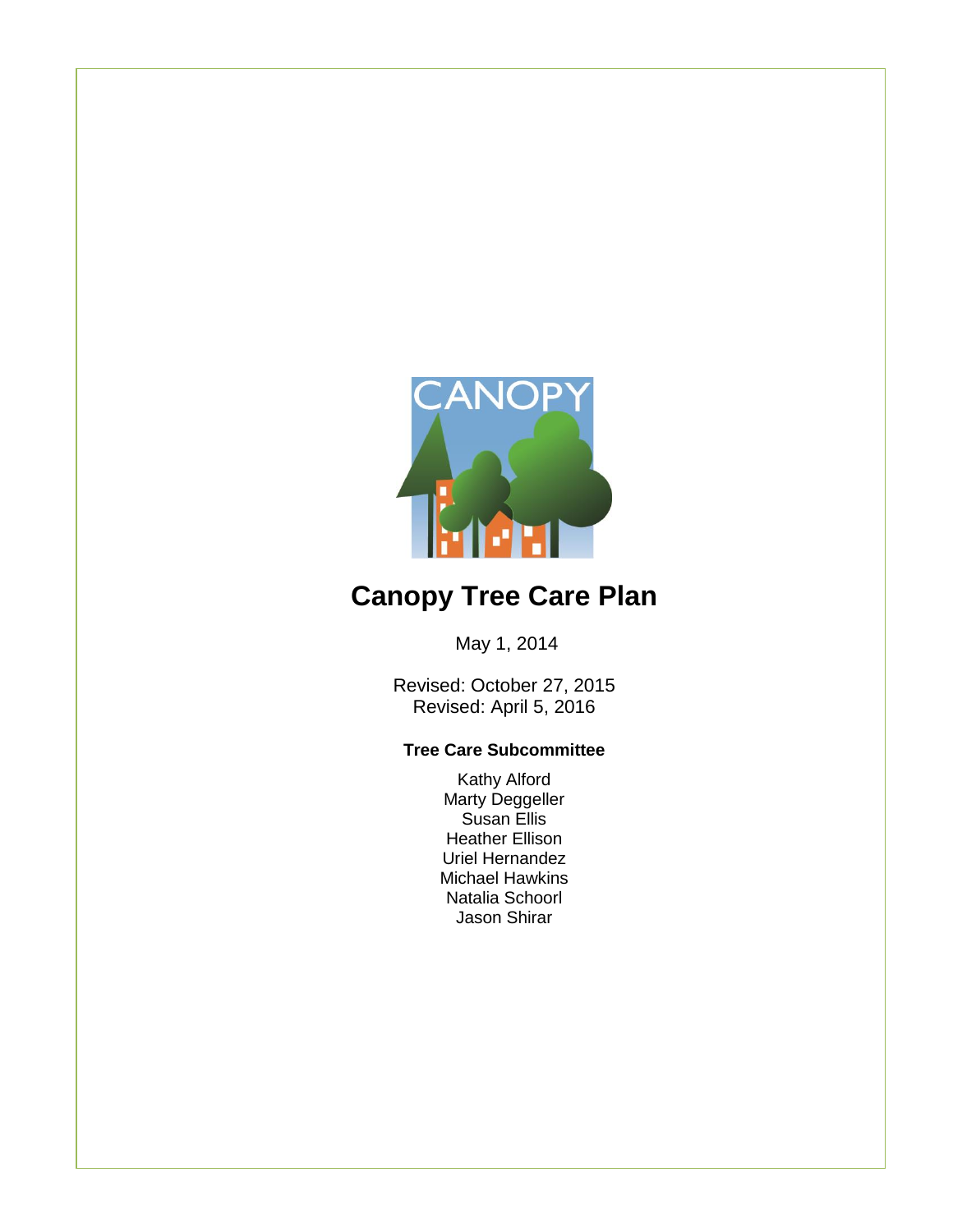

### **Table of Contents**

| <b>Topic</b>                                                | Page                     |
|-------------------------------------------------------------|--------------------------|
| 1.0 Introduction and Purpose                                | 3                        |
| 2.0 Background                                              | 3                        |
| 3.0 Tree Care Scope                                         | $\overline{\mathbf{4}}$  |
| 3.1 Palo Alto Street Tree Plantings                         | $\overline{\mathbf{4}}$  |
| 3.2 Palo Alto Park Plantings                                | $\overline{\mathcal{A}}$ |
| 3.3 Palo Alto School Plantings                              | 4                        |
| 3.4 East Palo Alto School Plantings                         | 4                        |
| 3.5 East Palo Alto Street and Park Plantings                | 4                        |
| 3.6 Other Plantings                                         | 4                        |
| 4.0 Tree Care Elements                                      | 5                        |
| 4.1 Tree Re-Staking and Re-strapping                        | 5                        |
| 4.2 Tree Replacements                                       | 5                        |
| 4.3 Structural and Clearance Pruning                        | 5                        |
| 4.4 Ground Maintenance                                      | 6                        |
| 4.5 Irrigation                                              | 6                        |
| 4.6 Emergency Tree Care                                     | $\overline{7}$           |
| 4.7 Fruit Tree Maintenance                                  | 8                        |
| 4.8 Tree Surveys                                            | 8                        |
| 4.9 Fee-for-Service Maintenance                             | 8                        |
| 5.0 Tree Care Resources                                     | 9                        |
| 6.0 Tree Care Program Implementation                        | 10                       |
| 6.1 Staff, Volunteer, and Professional Resources            | 10                       |
| 6.2 Shade Tree Pruning Training Workshops                   | 10                       |
| 6.3 Fruit Tree Pruning Workshops                            | 10<br>11                 |
| 6.4 Regular Tree Pruning Service Days                       | 11                       |
| 6.5 Regular Tree Care Service Days                          | 11                       |
| 6.6 Young Tree Care Survey (YTCS)                           | 11                       |
| 6.7 Tree Care Priority Management<br>7.0 Tree Care Schedule | 11                       |
| 8.0 Transitioning Tree Care                                 | 12                       |
| 9.0 Other Considerations                                    | 13                       |
| 9.1 Tree Tagging                                            | 13                       |
| 9.2 Data Collection/Record Keeping                          | 13                       |
| 9.3 Tree Mapping                                            | 13                       |
|                                                             |                          |
| Appendices                                                  |                          |
| A – Maintenance Responsibilities by Planting Location       | 14                       |
| B – Pruning Time Frame and Growth Rate by Species           | 15                       |
| C - Young Tree Watering                                     | 17                       |
| D - Tree Care Checkup and Pruning Schedule                  | 19                       |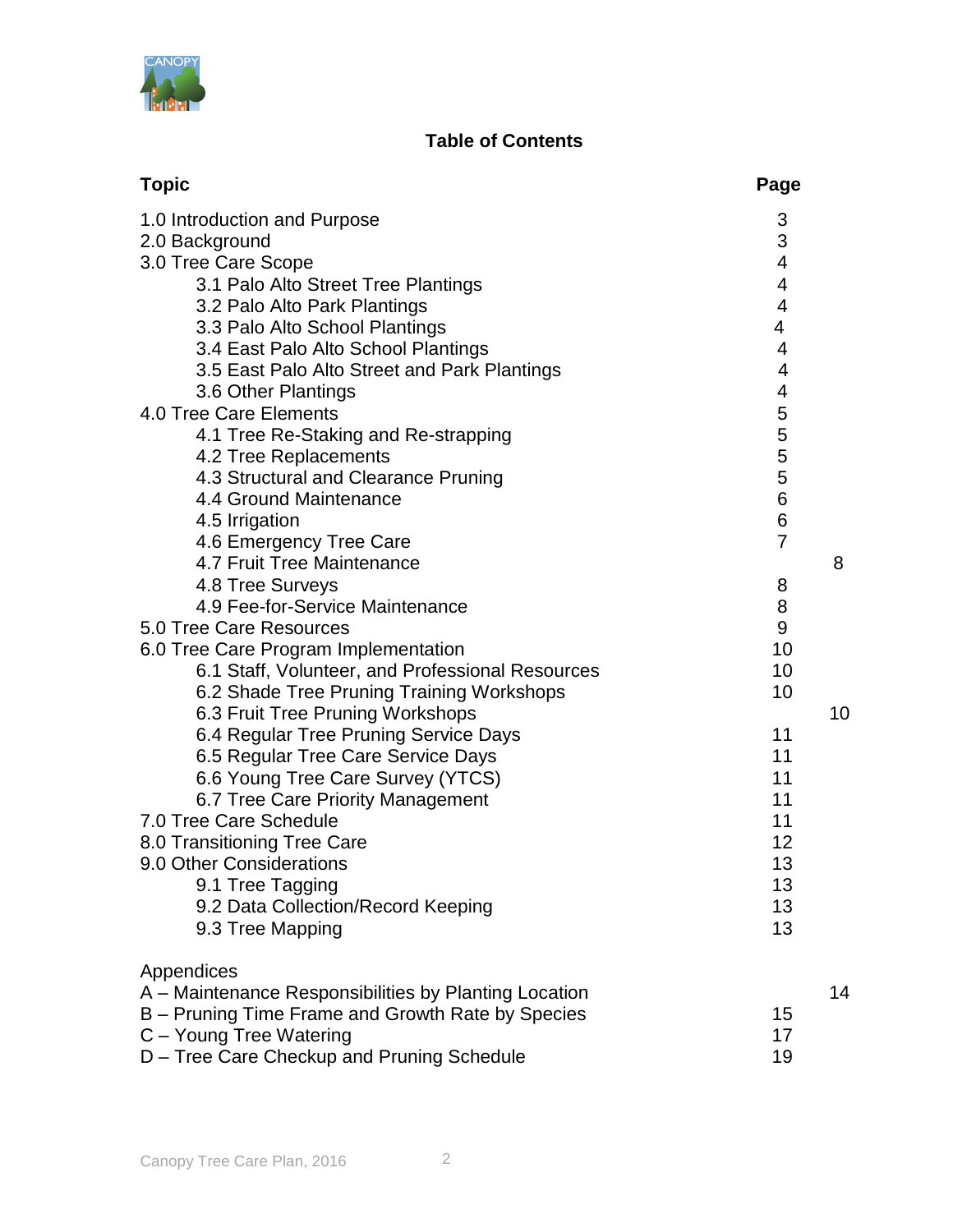

## **Canopy Tree Care Plan**

#### **1.0 Introduction and Purpose**

Post-planting tree care is an essential part of ensuring the long-term success of the trees we plant. In order to guide this important activity, this plan has been developed to provide a structure for performing tree care tasks on designated trees for which we have accepted any level of maintenance responsibility. The intent is that the plan will document tree care policies and plans and will provide information that will be useful in estimating the costs of future tree care activities. It is not intended as a "how-to" guide; procedural methods of implementing the plan should be developed separately.

#### **2.0 Background**

Canopy's role in providing tree care services has evolved since the organization was formed. Initially, Canopy solely planted trees along Palo Alto city streets and left all maintenance responsibilities to the City of Palo Alto. Around 2000, Canopy recognized the need to monitor the performance of newly planted trees and began a yearly Young Tree Care Survey that checked the condition of all street trees planted in Palo Alto in the prior five years. This survey did not include much hands-on tree care for the trees surveyed, volunteers did record all maintenance actions required and notified the homeowner and the City of Palo Alto of the recommended actions.

In 2006 Canopy received a large grant from the State of California to plant trees in East Palo Alto. One of the conditions of this grant was that all trees planted by the grant be provided with three years of maintenance. The result of this grant was that Canopy planted nearly 1000 trees along East Palo Alto frontage roads and in street medians. Providing tree care on these trees generated many lessons learned, particularly regarding the large amount of care required. The care of these trees has been compounded by the fact that the City of East Palo Alto did not and still does not have the resources necessary to maintain the trees themselves, so, while technically Canopy's tree maintenance responsibilities ended several years ago, we continue to provide some maintenance support.

Subsequent grants received (including other large State of California grants) enabled us to plant another 1000 trees, this time primarily at schools within the East Palo Alto Ravenswood School District. These grants also carried a threeyear maintenance requirement. The School District, like the City of East Palo Alto, has limited resources that they can devote to tree maintenance, so Canopy has the likelihood of facing a difficult time transitioning tree care responsibilities to the School District at the end of our three-year requirement. This plan includes some of the guidelines and strategies we will follow in dealing with maintenance transitions such as those described above (see Paragraph 8.0).

#### . **3.0 Tree Care Scope**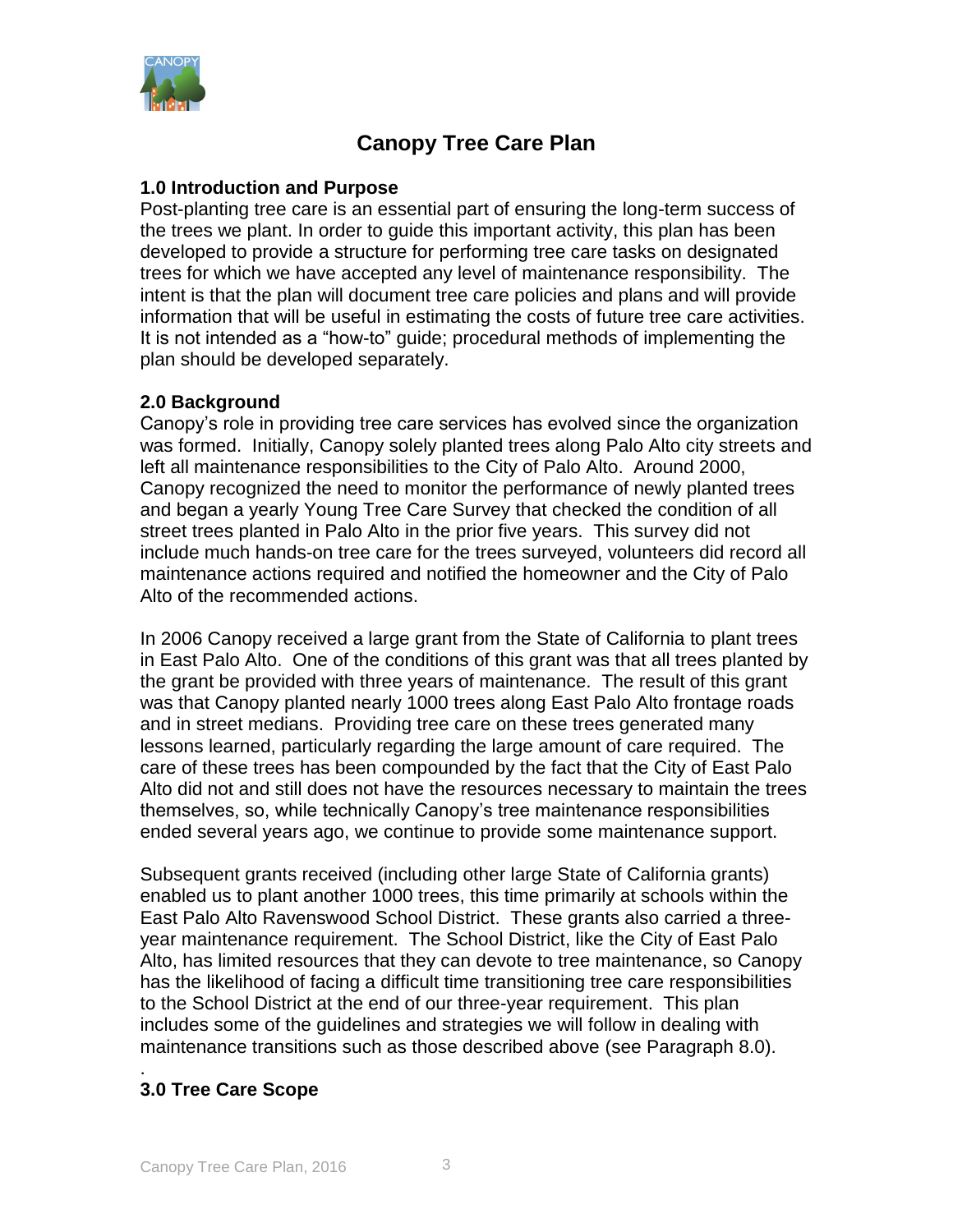

This section defines the extent of maintenance responsibilities according to the location of the planting performed. Recently, Canopy has performed plantings that included landscape plants other than trees. The responsibilities below are related to trees, specifically. In all cases the responsibility for landscape plant maintenance resides with the agency for which the planting was performed.

3.1 Palo Alto Street Tree Plantings. Typically, Canopy's responsibilities will be limited to a one-week after planting quality check to make sure the trees were planted properly. From that point, watering will be the responsibility of the City of Palo Alto or the resident, and the City will perform required maintenance activities. There may be exceptions to this policy, such as when the City and Canopy collaborate on a tree care project. Also, Canopy will perform an annual Young Tree Care Survey (see Paragraph 6.6), but the City will perform all maintenance actions required.

3.2 Palo Alto Park Plantings. Canopy responsibilities will be limited to performing a one-week quality check and one check during the first summer after planting. Maintenance actions will be the responsibility of the City of Palo Alto.

3.3 Palo Alto School Plantings. Canopy will do scheduled checks (and any associated maintenance), replace failed trees, and prune young trees for three years before handing this responsibility off to the Palo Alto Unified School District. Typically, the School District will install required irrigation for the newly planted trees and will be responsible for all future matters related to irrigation.

3.4 East Palo Alto School Plantings. Canopy will have the full maintenance responsibilities for trees planted at Ravenswood School District sites for three years after planting. These responsibilities are all-inclusive including irrigation, pruning, ground maintenance (refer to Paragraph 4.4), tree replacement, etc. Our Memorandum of Understanding with the School District specifies that School District personnel will not do any maintenance of the trees during the three-year period and that Canopy will work with School District maintenance personnel to train them in approved maintenance practices, particularly tree pruning.

3.5 East Palo Alto Street and Park Plantings. Canopy will do regularly scheduled checks on these plantings, will do routine maintenance, and will prune the trees for the first three years. Irrigation installation (if applicable) and subsequent irrigation actions for any future plantings will be the responsibility of the City.

3.6 Other Plantings. Maintenance responsibilities for plantings that don't fall into the above categories will be determined on a case-by-case basis and will be influenced by grant requirements and resources of the receiving organization.

A table identifying the maintenance actions to be performed for each type of planting is provided in Appendix A.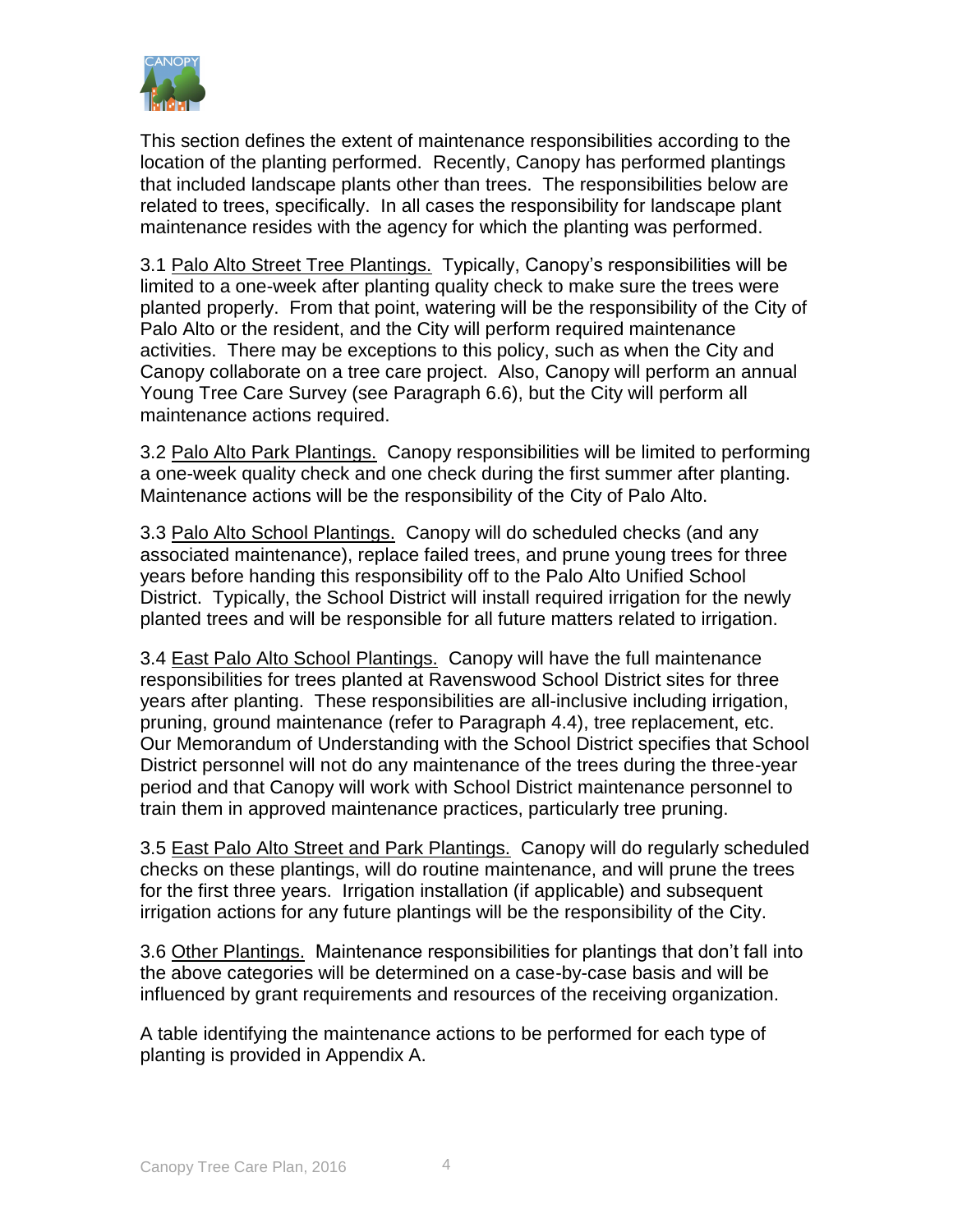

#### **4.0 Tree Care Elements**

Canopy's tree care maintenance activities consist of several elements. The tasks associated with each element will vary according to where the trees are planted and the various agencies involved (refer to Paragraph 3.0), but in general the tree care elements that we need to deal with are: a) tree re-staking and restrapping; b) tree replacements; c) structural and clearance pruning; d) ground maintenance (specifically weeding around tree wells, berm rebuilding, and mulch replacement); e) irrigation monitoring, adjustment, and maintenance; f) emergency tree care; g) fruit tree maintenance; and h) tree surveys.

(The term "Tree Care" addresses all of the elements that are defined subsequently in this Section. Elsewhere in this plan, we refer to "Tree Care Service Days" and "Tree Pruning Service Days". In this context, "Tree Care" refers to all non-pruning maintenance activities while "Tree Pruning" relates solely to pruning maintenance.)

The following discusses each of these elements in more detail and establishes the policies associated with each action.

4.1 Tree Re-staking and Re-Strapping.These actions are the same as the tasks performed during the planting process. The need for re-staking and re-strapping will be identified during regular site visits or when advised of the need by local tree stewards. (Stake removal will also be performed when no longer needed, though they may be left in place to provide protection to the tree in some cases.)

4.2 Tree Replacements. When it is our responsibility to replace a tree, we will typically not replace a "bad-looking" tree until after a new-growth season in order to give the tree a chance to recover from planting trauma. Trees that are clearly dead or damaged through vandalism beyond salvage will be replaced as soon as feasible. (All replacements will be done during the planting season.) Depending on the nature of the problem and the extent of damage, consideration should be given to "re-growing" the tree from the existing rootstock if there are viable shoots appearing or replacing the tree with a different species, if conditions dictate.

4.3 Structural and Clearance Pruning. This challenging maintenance subject is the most complicated of Canopy's tree care tasks. Canopy's approach to this involves developing a cadre of volunteers who are trained to perform pruning tasks. In addition, Canopy's Teen Urban Foresters (our part-time East Palo Alto student employees) are trained to prune young trees. We recognize the difficulty of training inexperienced people in proper pruning so all pruning activities are monitored by experienced pruning leaders.

Typically, young trees will be pruned, as required, up to three times during the three-year maintenance period depending on each species' growth habits and rate of growth. (See Appendix B for a list of species commonly planted by Canopy and a categorization of their growth rate and recommended pruning time. The pruning schedule does not dictate a mandatory pruning time. We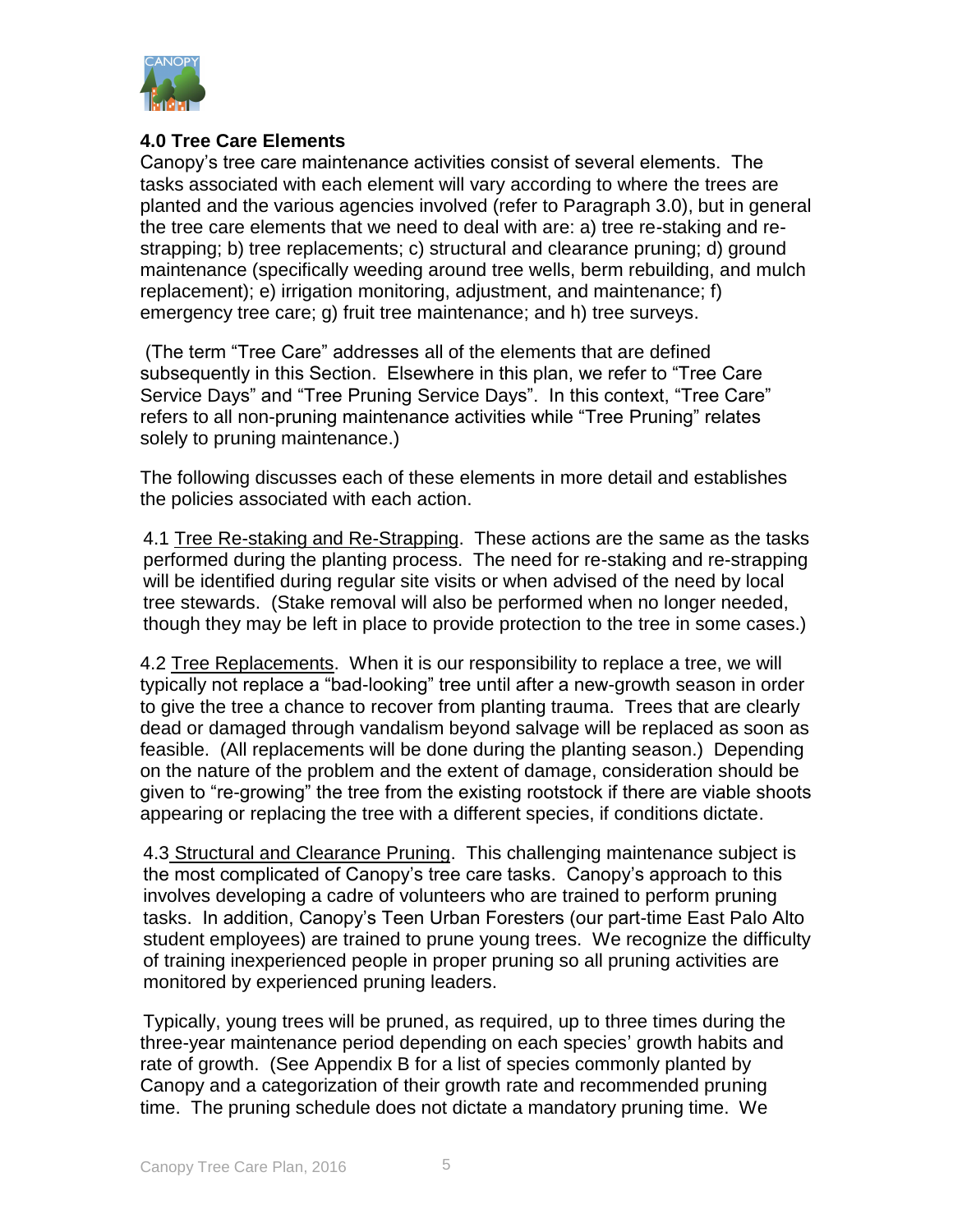

believe how you prune is more important than when you prune.) Tree pruning events will all be under the supervision of professional arborists. Trees will be pruned in the spring and summer to the extent possible, though this, too, will be species-dependent. Spring/summer pruning also conforms better to Canopy's resource availability and does not conflict with winter tree planting activities.

4.4 Ground Maintenance. Ground maintenance has proven to be a major workload item. In many cases, particularly at schools, trees have been planted in lawn and other areas where weeds and grasses grow quickly and invade the mulched area surrounding each tree. It is important to keep the tree well and nearby area clear to prevent competition from weeds and grasses and to eliminate the need to cut back vegetation with weed-whackers which can cause major injuries to a tree's trunk.

In order to alleviate some of the weed removal workload, we have adopted the following:

- Do as much weed abatement prior to planting as possible. This could involve chemical treatment of weeds, using mechanical means to clear weeds from the area, or employing other techniques suitable for the planting area. The key element is ensuring an awareness of where we are planting and the long-term potential impact of possible weed encroachment.
- For a time we placed weed cloth or cardboard around tree wells whenever we planted in lawns or other weed-prone locations. Our belief was that the use of weed cloth with thick coverings of mulch should help retard weed growth. However, after evaluating the results of weed cloth use, we have concluded the effectiveness of the approach is limited, particularly in areas with significant Bermuda grass. This combined with concerns about water and nutrient penetration and moisture trapment issues associated with the use of weed cloth have led us to abandon this approach.

Since ground maintenance tasks are both labor intensive and easily learned, these activities lend themselves well to the use of large volunteer groups. (Large volunteer groups are best-used at large planting sites; Canopy staff and Teen Urban Foresters typically maintain small sites.) Large groups performing ground maintenance can be conveniently supervised with a small number of staff and experienced volunteers and can make a significant impact in a single service day. We have found these large-group events offer the additional benefits of community building as well as fundraising in some cases. Ground maintenance activities can be done (and are necessary) throughout the year.

4.5 Irrigation. The key to successful tree establishment is regular and reliable water delivery to each tree. At the same time we recognize the need to use water efficiently and value water conservation. There are two parts to the tree establishment process.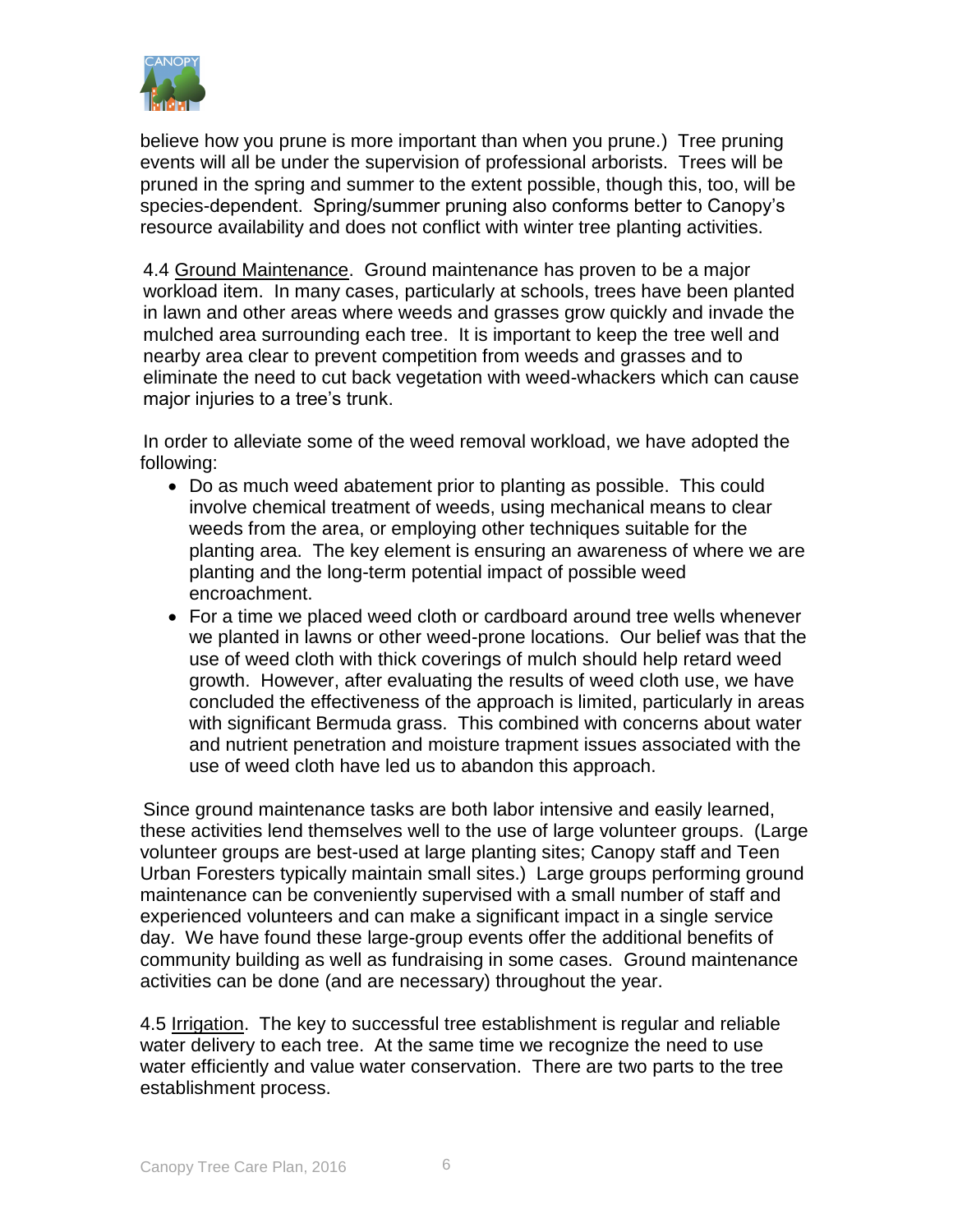

The first involves the protocol for watering the trees starting from the point they are planted. The specifications for how this will be done are contained in Appendix C, "Young Tree Watering". (These instructions have been developed in conjunction with Scott McGilvray of Water Aware.)

The second part deals with the proper selection and performance of the installed irrigation systems. Several alternative water delivery systems have been used for Canopy plantings including: bubblers or sprayers dedicated to each tree; lawn irrigation without dedicated bubblers/sprayers; hand watering; in-line emitter tubing; and DriWater applications. (DriWater is a timed-release water product that is effective where conventional irrigation is too expensive to install. Canopy has used DriWater at several Ravenswood school sites where asphalt cutouts have been used as planting sites.) Tasks associated with the various irrigation systems used include:

- Changing DriWater gel-packs on a monthly basis during the summer months and adding supplemental water at the same time. We have found additional water is definitely required to enhance DriWater effectiveness.
- During the first two years, adding supplemental water twice a month to DriWater trees that are not performing well.
- Turning irrigation systems off when winter rains start and setting a new watering schedule when turned back on at the end of the rainy season.
- Checking that all irrigation heads are functioning. This needs to be done when the systems are turned on in the spring and monitored periodically during the summer.
- Monitoring the quantity of water being delivered to each tree and adjusting the periodicity and watering duration and flow rate to ensure an adequate quantity of water is being delivered while avoiding excessive water application. In cases where we are using lawn irrigation only, occasional manual deep-waterings will be scheduled.
- Making sure any trees requiring hand watering are receiving regular, appropriate watering.
- Cleaning irrigation filters periodically to ensure proper water flow.
- Changing batteries periodically in the event battery-operated timers are used for any irrigation installations.

There is currently a major effort underway locally to use recycled water for irrigation purposes. Most trees are unable to tolerate high levels of salinity, and, thus, it is essential to evaluate the level of salinity in recycled water before it is used as a water source for tree irrigation.

4.6 Emergency Tree Care. While we try to organize tree care activities around scheduled Teen Urban Forester or volunteer service days, there are situations that require a "quick-response" approach to providing maintenance services. Normally these situations arise when notified of a problem by a tree steward or when observed during a routine check/assessment. Examples of situations requiring immediate attention could include broken stakes resulting in a badly leaning tree, a broken irrigation line, vandalism leading to a broken or badly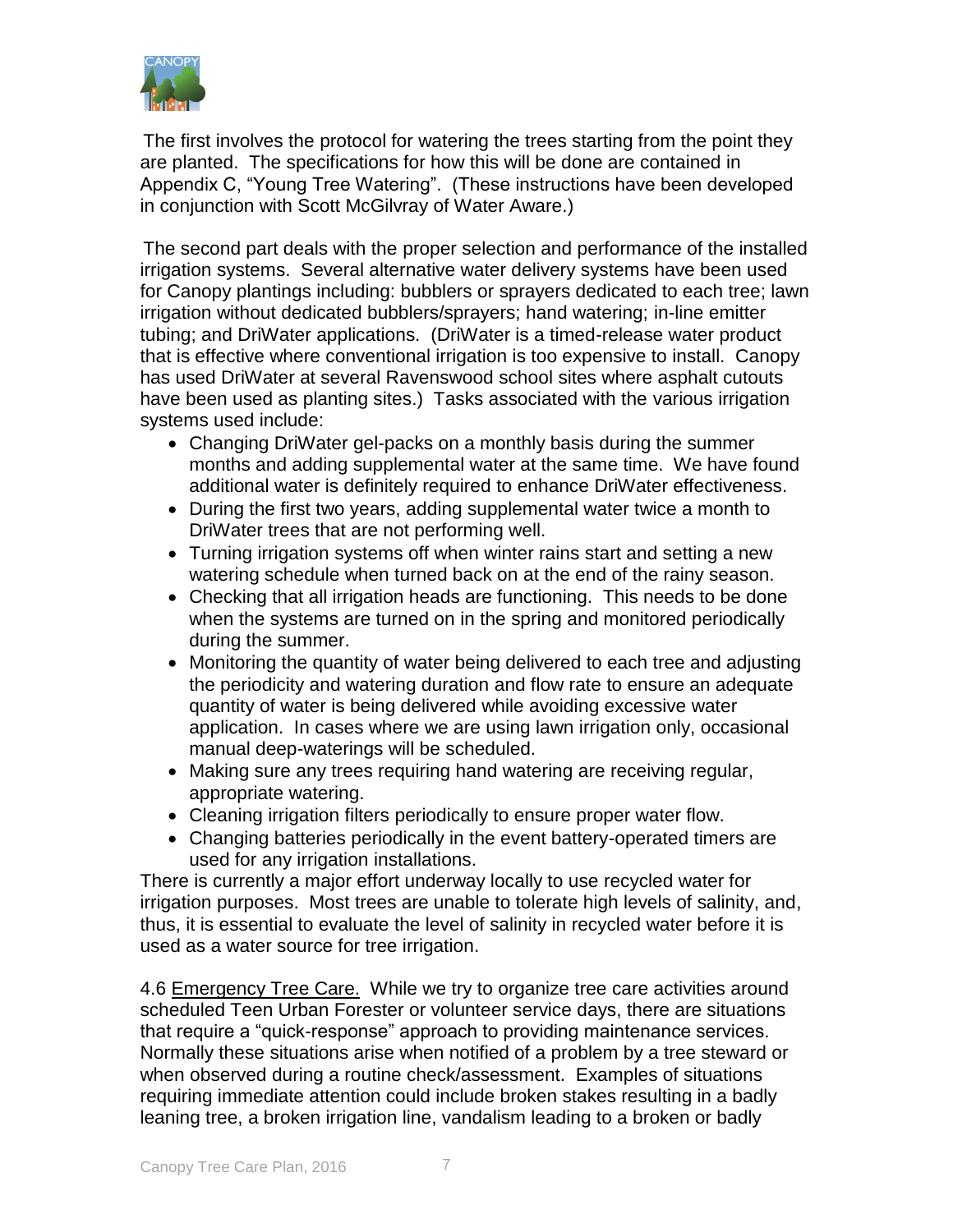

damaged tree, etc. In these cases the maintenance can't wait until a scheduled tree care service day and will be attended to by staff or senior volunteer personnel.

4.7 Fruit Tree Maintenance. While the vast majority of the trees we plant are shade trees, we have in recent years incorporated some fruit trees into school plantings in East Palo Alto. In addition to the general tree care responsibilities described above, fruit trees have some additional maintenance needs relating to fertilization, pruning, and harvesting. In support of this we will fertilize fruit trees every 6-8 weeks during the growing season and will coordinate with local urban gardening organizations to coordinate pruning and harvesting activities. Our tree pruning workshops only address shade trees and fruit trees have very speciesdependent pruning techniques that are unfamiliar to our volunteers. Therefore, we will look to local urban gardening groups to take care of pruning and harvesting tasks.

The citrus and avocado trees we have planted require some extra attention during periods of cold weather. Depending on temperature forecasts, we will, when necessary, take steps to minimize frost-damage through use of CloudCover or other protective means.

4.8 Tree Surveys. Surveying newly planted trees is an effective way of systematically determining required maintenance activities. We will do these surveys on a scheduled basis and may take care of minor maintenance actions at the same time. If maintenance requirements are greater than can be performed during the survey, we will schedule a maintenance service day or notify the responsible maintenance organization.

4.9 Fee-for-Service Maintenance. Currently Canopy does not perform any feefor-service maintenance activities. However, this may be an area that holds potential as a source of additional funding for the organization. Specific examples of fee-for-service work could include maintenance contracts with the Palo Alto Unified School District, the City of East Palo Alto, the Ravenswood School District, or other agencies. At this point we have decided to consider any fee-for-service opportunity individually and to evaluate the impact to the organization.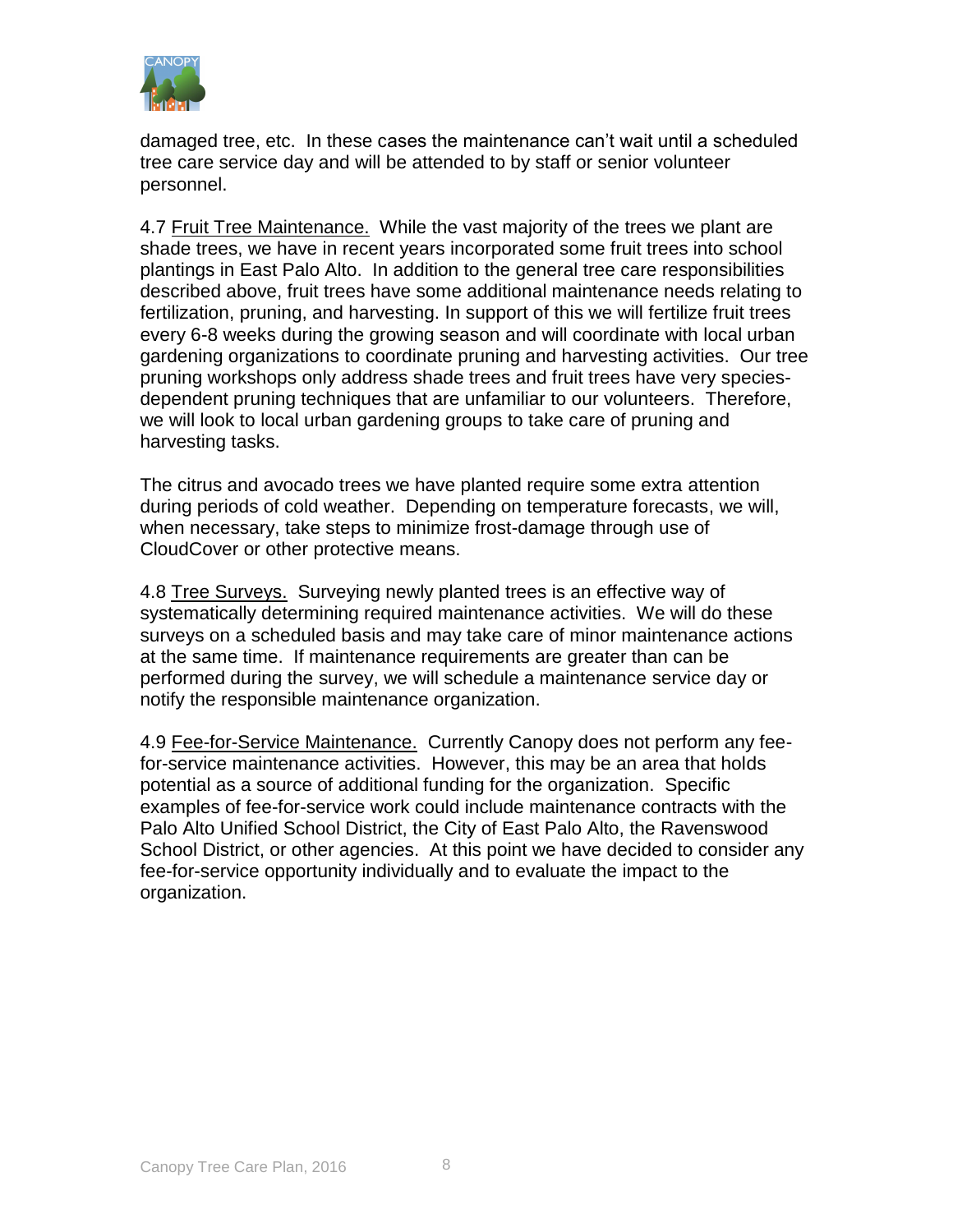

#### **5.0 Tree Care Resources**

Overall resources used by Canopy to conduct maintenance activities consist of the following categories of people:

- Staff Staff resources include two ISA-certified arborists who are professionally experienced in tree planting, pruning, and all aspects of tree care. They regularly lead volunteers in performing planting, pruning, and other tree care activities. Depending on the nature of the project, other staff members may participate, as needed.
- Teen Urban Foresters (TUFs) Canopy Teen Urban Foresters currently consist of 4-6 local high school students who work regularly on Wednesdays after school and on Saturdays as required. Their duties include supporting planting, tree care, pruning, and special events. They are trained in tree planting, pruning, all other aspects of tree care, and leadership and are capable of directing untrained volunteers to plant and care for trees.
- Trained Volunteers These are volunteers who have completed Canopy's tree pruning workshop or have participated in several tree care events and are familiar with the tree care protocols that we follow. These individuals are capable of directing untrained volunteers to do routine tree care but who, in general, would not direct tree-pruning volunteers.
- Untrained Volunteers These volunteers comprise the largest portion of Canopy's volunteer resources and often are one-time volunteers who participate in an event as part of a large volunteer group. With supervision, these volunteers are generally capable of doing routine tree care activities but would not be entrusted with tree pruning responsibilities.
- Site Stewards Whenever possible, we will identify local contacts to act as stewards for the newly planted trees. The steward will be responsible for periodically checking the health and status of assigned trees and reporting any problems to Canopy. Canopy will provide a packet of information that will include a list of expectations and tasks that will be performed by the steward and by Canopy. The site stewards are an important part of Canopy's ability to respond to problems that might otherwise be undiscovered until our next planned inspection at the site.
- Professional Arborists Canopy is fortunate to have excellent relationships with many arborists in the area and relies on them to provide guidance to our trained pruning volunteers during pruning Service Days.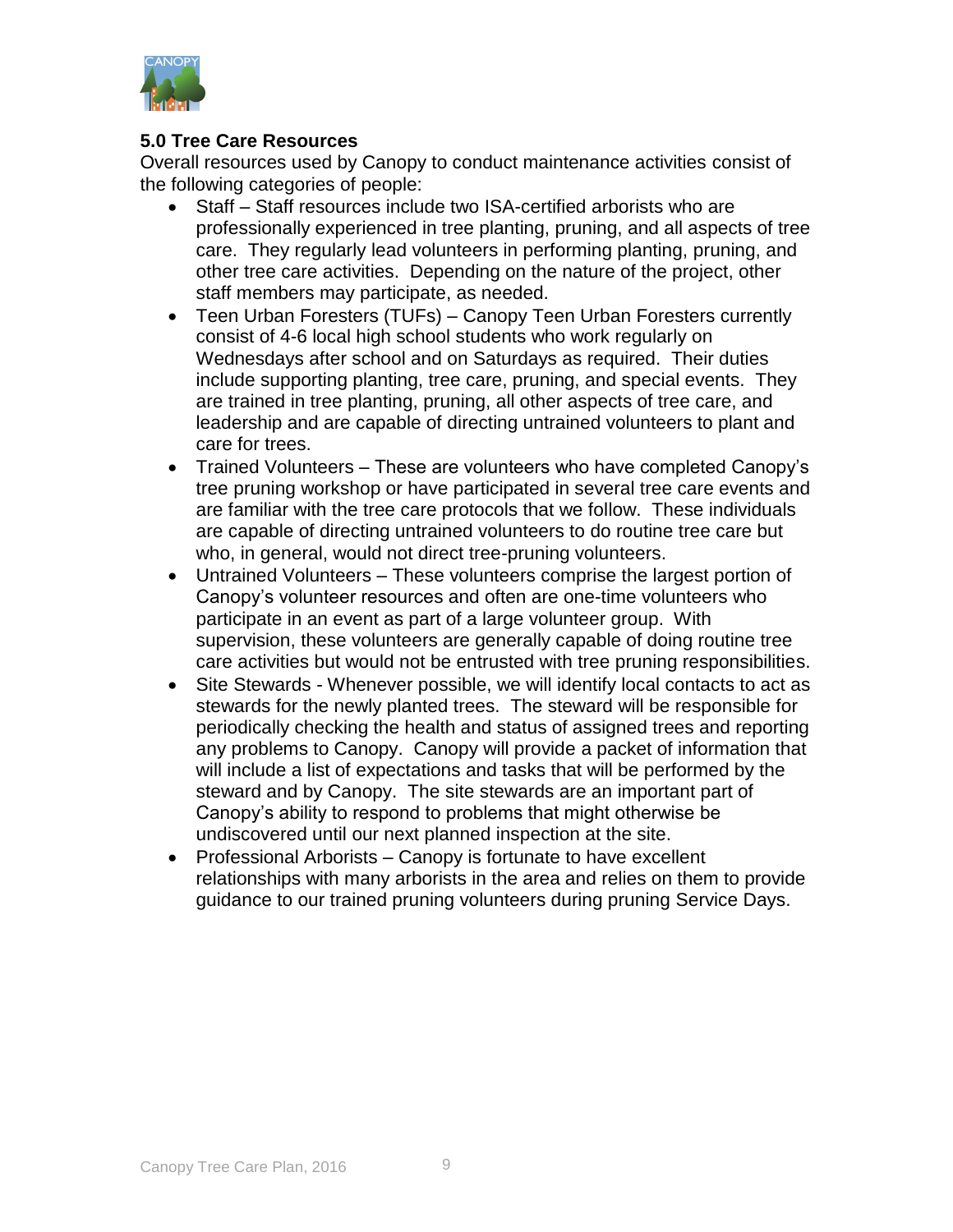

#### **6.0 Tree Care Program Implementation**

This section addresses our general approach to tree care and identifies several elements necessary to provide a successful tree care program.

Canopy's Tree Care Subcommittee has reviewed the volume of current workload and believes that the approach below is an effective one to meet obligations based on existing available resources. However, we also believe that a meaningful future risk of tree care lies with the volume of pruning we may face in the next few years. Pruning, unlike other tree care tasks, cannot be done by untrained volunteers. Even trained volunteers remain inexperienced and need guidance from professional arborists. This severely limits the amount of pruning maintenance that staff and volunteers can reasonably perform. We will be adding a significant number of trees during each planting season and, combined with existing pruning responsibilities, we need to continue to monitor the workload. The Subcommittee will review workload periodically and make recommendations should the requirements grow beyond current capabilities. One future option to consider is the possibility of contracting some of the pruning to outside sources. Other aspects of tree care, particularly irrigation responsibilities, are also candidates for contracting.

6.1 Staff, Volunteer, and Professional Resources. Staff (including youth staff) and volunteer personnel augmented with professional arborists (for pruning activities only) will be used to conduct tree care activities. The TUFs are an important part of tree care as all have been trained in all tree care tasks including pruning. Future TUFs will continue to go through all phases of tree care training.

6.2 Shade Tree Pruning Training Workshops. In order to train a sufficient cadre of trained pruning volunteers we will continue to offer (once or twice a year) tree pruning training workshops led by professional arborists. These workshops have a classroom segment followed by a fieldwork segment designed to give each student the opportunity to do some hands-on pruning experience. Students in the tree pruning training workshops also have the responsibility to participate in at least two subsequent pruning Service Days where they will gain more experience that will help reinforce their skills. Hopefully, these participants will then choose to continue to work with Canopy in the future.

The pruning guide that Canopy has adopted is "Structural Pruning: A Guide for the Green Industry" by Brian Kempf et al.

6.3 Fruit Tree Pruning Workshops. Because fruit tree pruning is highly speciesdependent and significantly different than shade tree pruning, we will conduct periodic fruit tree pruning workshops for interested community members. The goal of these workshops is to attract a sufficient contingent of participants so that under the supervision of a certified arborist the cadre could over the course of the workshop prune the complement of fruit trees at the training site.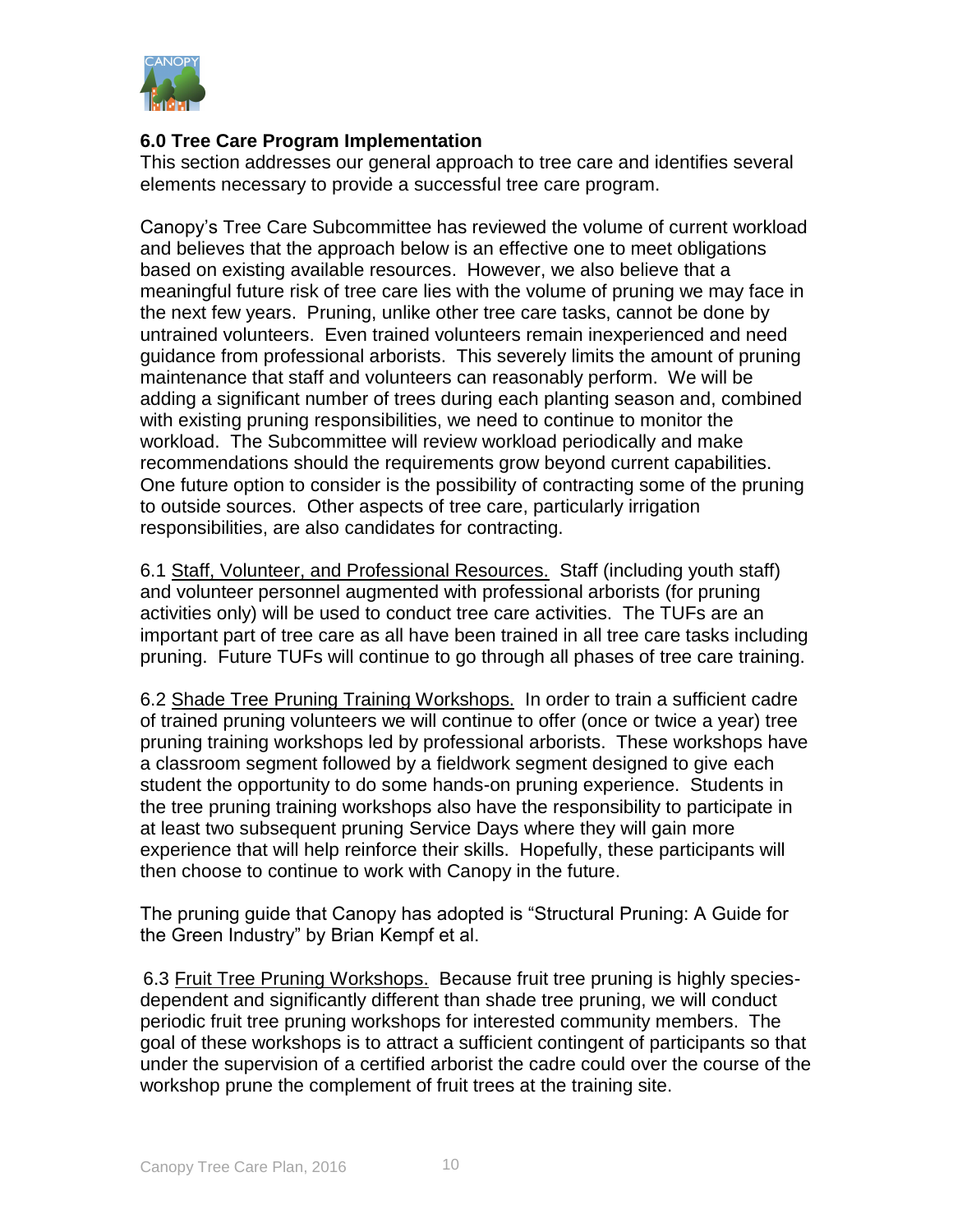

6.4 Regular Tree Pruning Service Days. Whenever possible we will have professional arborists participate in these events as they are useful to provide technical advice and direction during the sessions. These service days also have the benefit of providing additional hands-on opportunities for tree pruning training workshop graduates, TUFs, and personnel from EPA and Ravenswood School District maintenance staffs.

6.5 Regular Tree Care Service Days. These service days will focus on nonpruning activities such as ground maintenance. As noted previously these events can effectively use large numbers of volunteers without prior experience. Experienced tree care leaders provide on-the-job training to volunteers who participate in these events.

6.6 Young Tree Care Survey (YTCS). Each summer, Canopy uses community volunteers to conduct a survey of all Palo Alto street trees planted in the past five years. This survey addresses the health of each tree and identifies maintenance actions required. (Minor maintenance tasks such as weed or sucker removal may be done at the time of the survey.) Residents are notified during the survey of any needed care (primarily watering) for which they are responsible. The results of the survey are compiled and provided in a report to the City of Palo Alto, which is responsible for taking action on the recommended maintenance activities.

6.7 Tree Care Priority Management. Once each quarter, the Tree Care Subcommittee will review the status of tree care at each site and determine priorities as well as assessing workload and resources. In addition, the Canopy staff meets each month to review tree care needs at all sites with a large number of trees.

#### **7.0 Tree Care Schedule**

Appendix D contains a generic tree checkup schedule that Canopy will use to guide required maintenance actions. This schedule addresses the general timeframe for doing tree checkups and prunings and does not represent the actual number of visits that may be made to a given site. The number of visits will be site-dependent based on the findings of each checkup. We will create a site-specific schedule for each planting location and will use those detailed schedules to schedule service days and other required actions, and to coordinate overall tree care activities.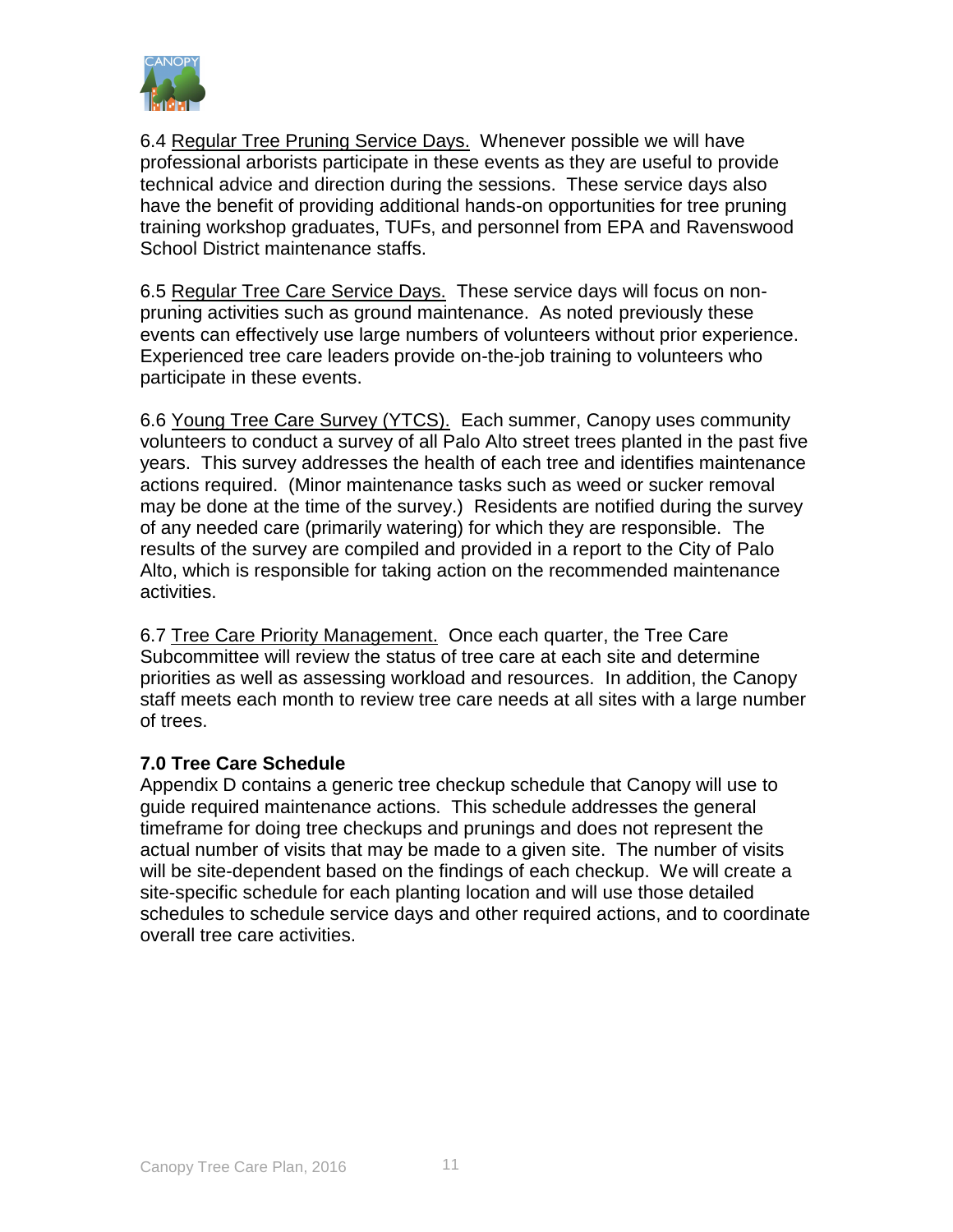

#### **8.0 Transitioning Tree Care**

As mentioned previously, Canopy faces the challenge of transitioning tree care responsibilities in East Palo Alto at the end of our contractually required threeyear period to the agencies for which the trees were planted. Some conclusions and comments on this subject are identified below.

- It is in Canopy's best interest to try to prepare the agencies to assume responsibility for the maintenance tasks at the end of our contractual obligation. To this end we will:
	- o Conduct periodic maintenance clinics stressing proper pruning techniques
	- o Conduct collaborative service days when maintenance personnel can work alongside and learn from professional arborists
	- o Provide technical and instructive documentation on tree maintenance issues
	- $\circ$  Set up regular meetings with the agencies to review any issues they have and respond to reinforce actions they should be taking
	- o Seek out professional tree care companies who may be willing to do occasional tree care projects on a pro bono basis.
- Canopy and the communities we serve have a vested interest in ensuring the long-term success of our plantings. Because of the shortage of City and School District maintenance resources in East Palo Alto, we will continue to monitor plantings beyond the first three years, will assist in maintenance tasks when time and resources permit, and will act in an advisory capacity by recommending courses of action to be taken.
- By the end of our three-year maintenance responsibilities, all stakes should have been removed, watering basins will no longer be necessary, irrigation requirements should be minimal in most cases, and the responsible party should assume responsibility for ground maintenance actions. The primary on-going maintenance work will involve pruning the trees. We may become involved in some continued pruning work in East Palo Alto, either through a maintenance contract or on our own, if we have resources available and feel that it would be to Canopy's and the community's benefit to continue the maintenance efforts. There are limitations, however, to the pruning actions we can take. As the trees mature, the size and spread of the trees will eventually be beyond our capability to prune and professional tree care resources will be needed. In the case of both the City of East Palo Alto and the Ravenswood School District, neither currently has the resources to be able to properly maintain mature trees and efforts should be made to have both entities budget funds to contract the tree care work to professional companies or otherwise build their capacity.
- We have also begun to work to connect EPA agencies with local tree care companies that can help them with their tree care needs after Canopy's responsibilities have ended.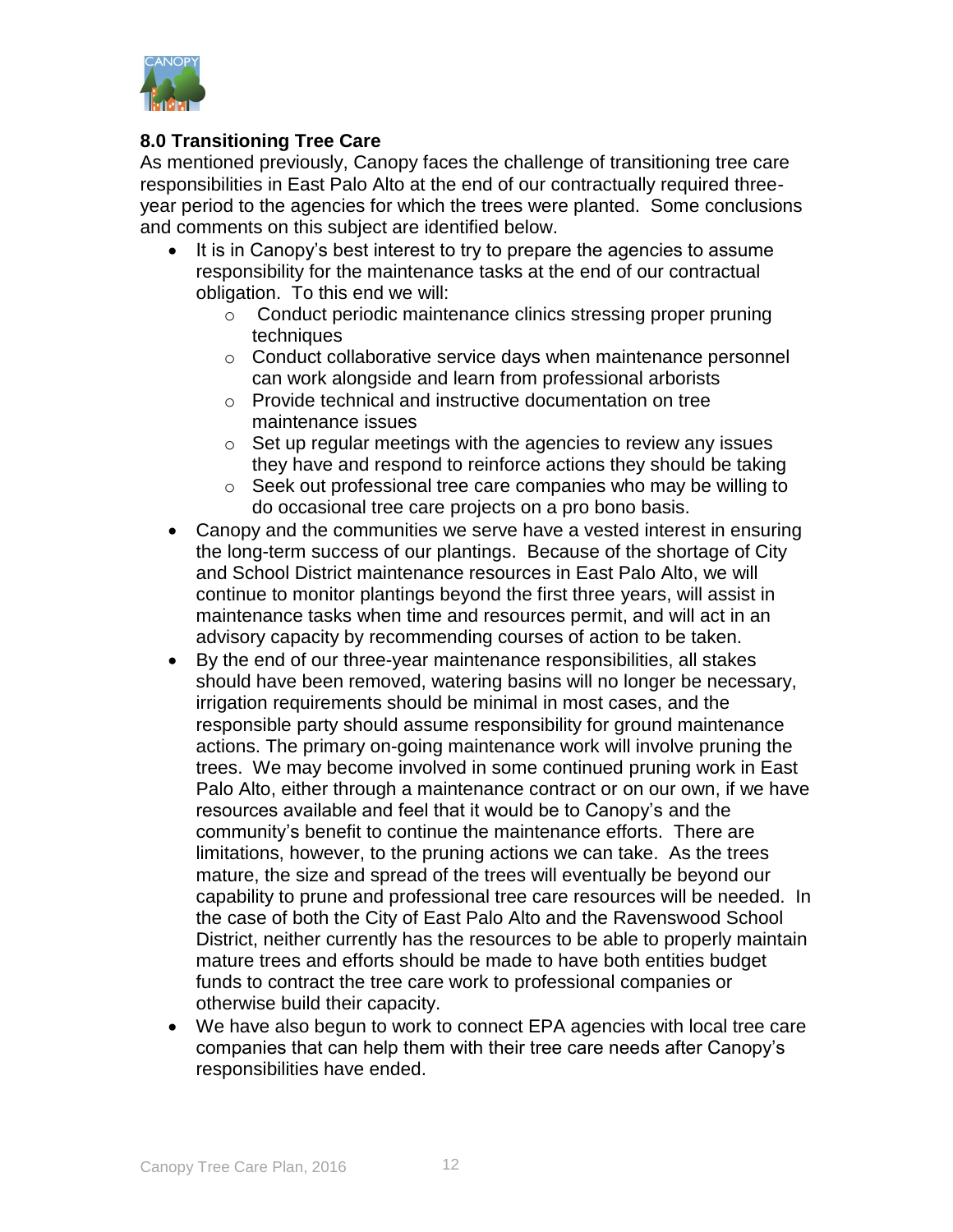

#### **9.0 Other Considerations**

9.1 Tree Tagging. Each tree planted by Canopy has an associated tree tag and each tag is affixed to the tree or tree stake in some manner. The tree tag contains the following information at a minimum:

- A unique number
- Tree species
- Date planted

 Canopy information including logo, website, and phone number The unique number is keyed to the site map that is developed for each planting. This approach helps both the local tree steward and Canopy/agency maintenance personnel to identify and report on trees requiring maintenance actions. In addition the tag provides visibility of Canopy as an organization and will be informational to the general public who may have curiosity about the newly planted trees or who may wish to report needed care.

As our initial test case, we developed tree tags for the 12/7/2013 planting on Ralmar Avenue in East Palo Alto. These tags were prepared in the Canopy office, laminated, and affixed to each tree using a zip tie. Each tag contains all the minimum information identified above and is printed in Spanish on the backside of the tag. We are now using this approach on all of our plantings, but we will continue to monitor and evaluate the durability of these tags.

9.2 Data Collection/Record Keeping. Currently, records of tree care activities are kept manually and then entered into the Canopy customized FileMaker database we call Gaia. A portion of the Gaia database, called Sites, has been added in order to track individual trees planted at each planting site. In this area of the database, Canopy records the species, health status, and dates pruned for each tree.

In the future, Canopy envisions being able to use tablet devices to enter field maintenance information on a tree-by-tree basis and to remotely transmit the data to a tree database that will contain all relevant information about each tree we maintain.

In addition there is the potential to use the Davey TreeKeeper system for field data collection. This approach may prove to be a preferred method, particularly for the Young Tree Care Survey, because the collection process could interface directly with the City of Palo Alto's TreeKeeper system.

9.3 Tree Mapping. Another desirable capability is to be able to map the location of each tree we plant. This capability will enable us to accurately identify and communicate location information about any tree requiring maintenance. This is particularly useful if the trees have no other unique identification (such as a tree tag).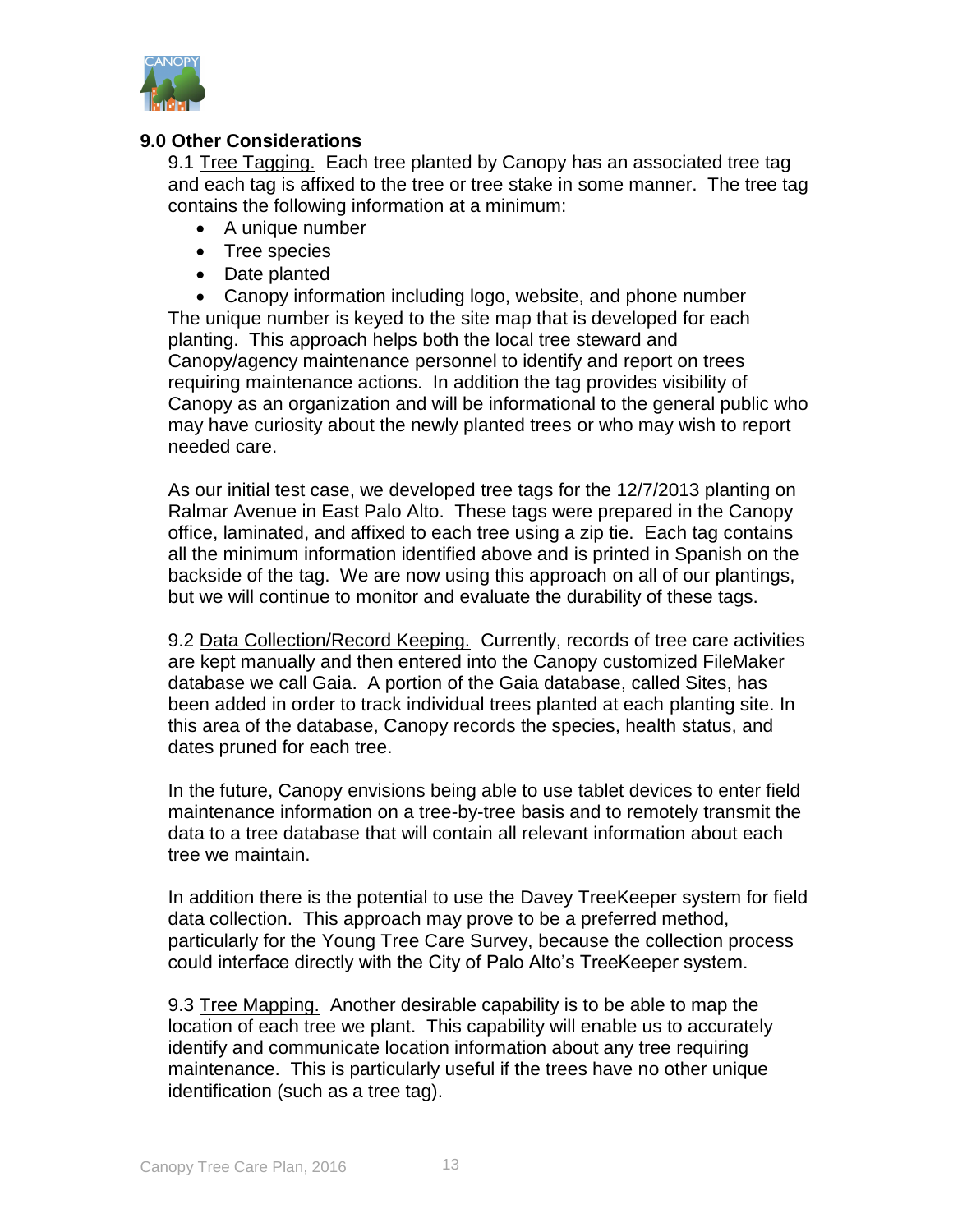

#### **Appendix A Maintenance Responsibilities By Planting Location**

| <b>Maintenance</b><br><b>Action</b> | PA<br><b>Streets</b> | <b>PA Parks</b> | <b>PA</b><br><b>Schools</b> | <b>EPA</b><br><b>Schools</b> | <b>EPA</b><br>Streets/<br><b>Parks</b> | <b>Other</b> |
|-------------------------------------|----------------------|-----------------|-----------------------------|------------------------------|----------------------------------------|--------------|
| Post-Planting                       |                      |                 |                             |                              |                                        |              |
| <b>Check</b>                        | X                    | X               | X                           | X                            | X                                      | $\star$      |
| One-Month                           |                      |                 |                             |                              |                                        |              |
| Check                               |                      |                 | X                           | X                            | X                                      | $\star$      |
| Three $-$                           |                      |                 |                             |                              |                                        |              |
| Month Check                         |                      |                 | X                           | X                            | X                                      | $\star$      |
| Six to Nine-                        |                      |                 |                             |                              |                                        |              |
| Month Check                         |                      | $\mathsf X$     | X                           | X                            | X                                      | $\star$      |
| One-Year                            |                      |                 |                             |                              |                                        |              |
| Check                               | $X^{**}$             |                 | X                           | X                            | X                                      | $\star$      |
| One-year                            |                      |                 |                             |                              |                                        |              |
| Pruning                             |                      |                 | X                           | X                            | X                                      | $\star$      |
| Two-Year                            |                      |                 |                             |                              |                                        |              |
| Pruning                             |                      |                 | X                           | X                            | Χ                                      | $\star$      |
| Three-Year                          |                      |                 |                             |                              |                                        |              |
| Pruning                             |                      |                 | X                           | X                            | X                                      | $\star$      |
| <b>Tree Care</b>                    |                      |                 |                             |                              |                                        |              |
| Service Days                        |                      |                 | X                           | X                            | X                                      | $\star$      |
| Pruning                             |                      |                 |                             |                              |                                        |              |
| Service Days                        |                      |                 | X                           | X                            | X                                      | $\star$      |
| Irrigation                          |                      |                 |                             |                              |                                        |              |
| Checks                              |                      |                 |                             | X                            |                                        | $\star$      |
| Emergency                           |                      |                 |                             |                              |                                        |              |
| <b>Tree Care</b>                    |                      |                 | X                           | X                            | Χ                                      | $\star$      |
| <b>Fruit Tree</b>                   |                      |                 |                             |                              |                                        |              |
| Maintenance                         |                      |                 |                             | X                            |                                        | $\star$      |
| <b>Tree</b>                         |                      |                 |                             |                              |                                        |              |
| Replacement                         |                      |                 | X                           | X                            | X                                      | $\star$      |

**\*** All actions are dependent on the type of planting and grant requirements

\*\* Done through the annual Young Tree Care Survey (done annually for five years)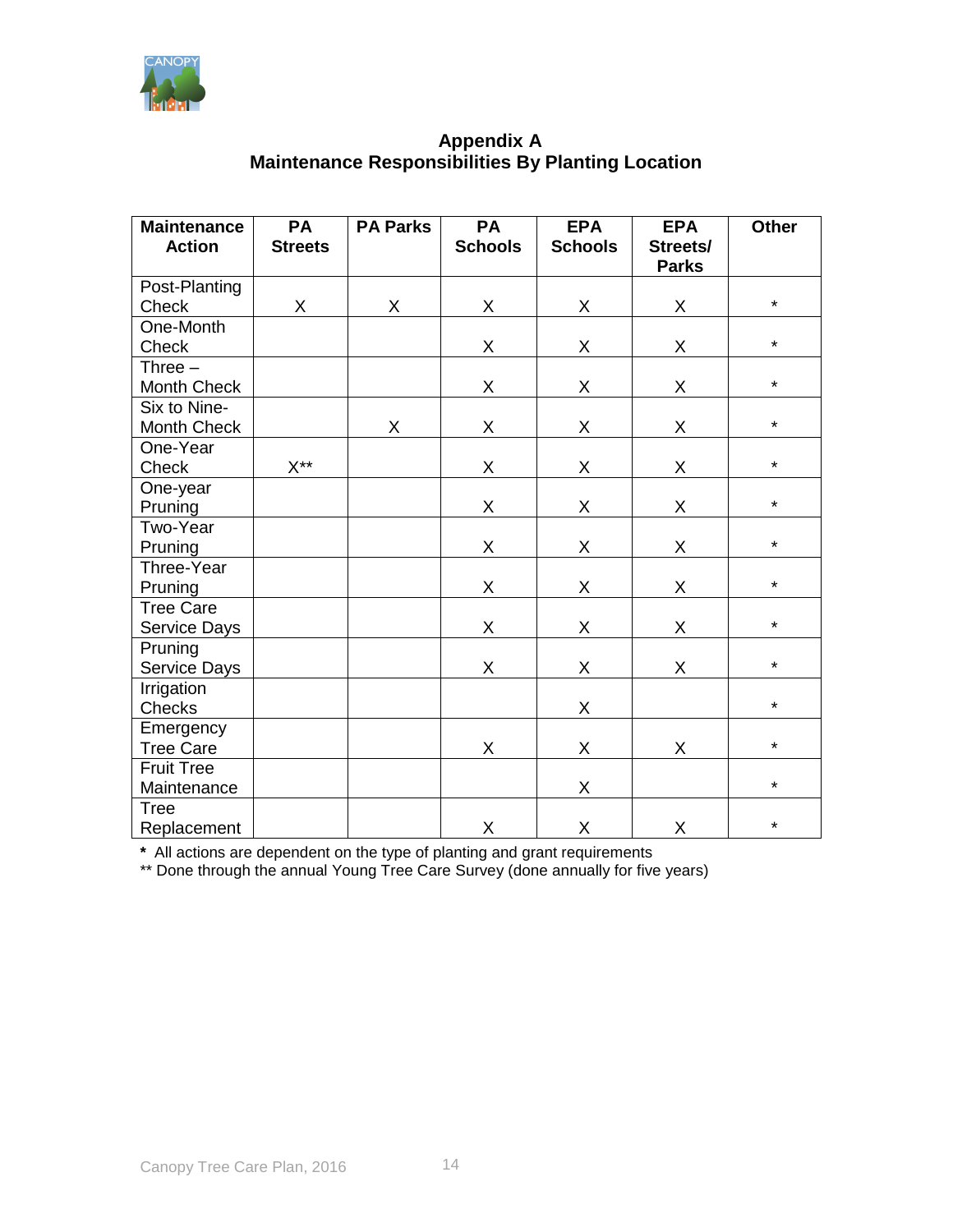

#### **Appendix B Optimal Pruning Season and Growth Rate by Species**

| <b>Species</b>                                                                                      | <b>Spring</b>                | <b>Summer</b>       | Fall | <b>Winter</b> | Growth<br>Rate    |
|-----------------------------------------------------------------------------------------------------|------------------------------|---------------------|------|---------------|-------------------|
| $F =$ fast<br>Abbreviations:                                                                        | $5 = slow$<br>$M = moderate$ |                     |      | $X = primary$ |                   |
|                                                                                                     |                              | $(x) = optimal$     |      |               |                   |
| <b>Ornamental Trees</b>                                                                             |                              |                     |      |               |                   |
| Acer buergerianum<br><b>Trident maple</b>                                                           |                              | X<br>little req'd   |      | (x)           | M                 |
| Acer x freemanii 'Autumn Blaze'<br>Autumn Blaze Maple                                               |                              | X                   |      | (x)           | M→F               |
| Acer rubrum<br><b>Red Maple</b>                                                                     |                              | X                   |      | (x)           | F                 |
| Afrocarpus falcatus<br>(SYN: Podocarpus gracilior)<br>Fern Pine                                     |                              | X<br>little req'd   |      |               | M                 |
| Arbutus 'Marina'<br><b>Marina Strawberry Tree</b>                                                   | X                            | (x)                 |      |               | м                 |
| Arbutus unedo<br><b>Strawberry Tree</b>                                                             | X<br>little req'd            | (x)<br>little req'd |      |               | S                 |
| Cupressus sempervirens<br><b>Italian Cypress</b>                                                    | X<br>little reg'd            | (x)                 |      |               | $S \rightarrow M$ |
| Eucalyptus nicholii<br>Nichol's Gum                                                                 |                              | X                   |      |               | F                 |
| Eucalyptus spathulata<br><b>Swamp Mallee</b>                                                        |                              | X                   |      |               | M→F               |
| Fraxinus uhdei<br>Evergreen / Shamel Ash                                                            |                              | X                   | (x)  |               | F                 |
| Lagerstroemia 'Muskogee'<br>Lagerstroemia 'Natchez'<br><b>Crape Myrtle</b>                          |                              | X<br>after bloom    | (x)  |               | S                 |
| Lophostemon confertus<br>L. confertus 'Elegans'<br>(SYN: Tristania conferta)<br><b>Brisbane Box</b> |                              | X                   | (x)  | (x)           | М                 |
| Magnolia x soulangeana<br>Saucer Magnolia                                                           | X.<br>after bloom            | (x)                 |      |               | M                 |
| Olea europaea<br>Olea europaea ssp. cuspidata<br>European / African Olive                           | X                            | X                   |      | (x)           | M                 |
| Parrotia persica<br>Persian Ironwood                                                                |                              | X<br>little req'd   | (x)  | (x)           | S                 |
| Pistacia chinensis<br><b>Chinese Pistache</b>                                                       |                              | X                   | (x)  |               | M                 |
| Platanus x hispanica 1<br>(SYN: Platanus x acerifolia)<br>London Plane                              |                              | X                   | (x)  |               | F                 |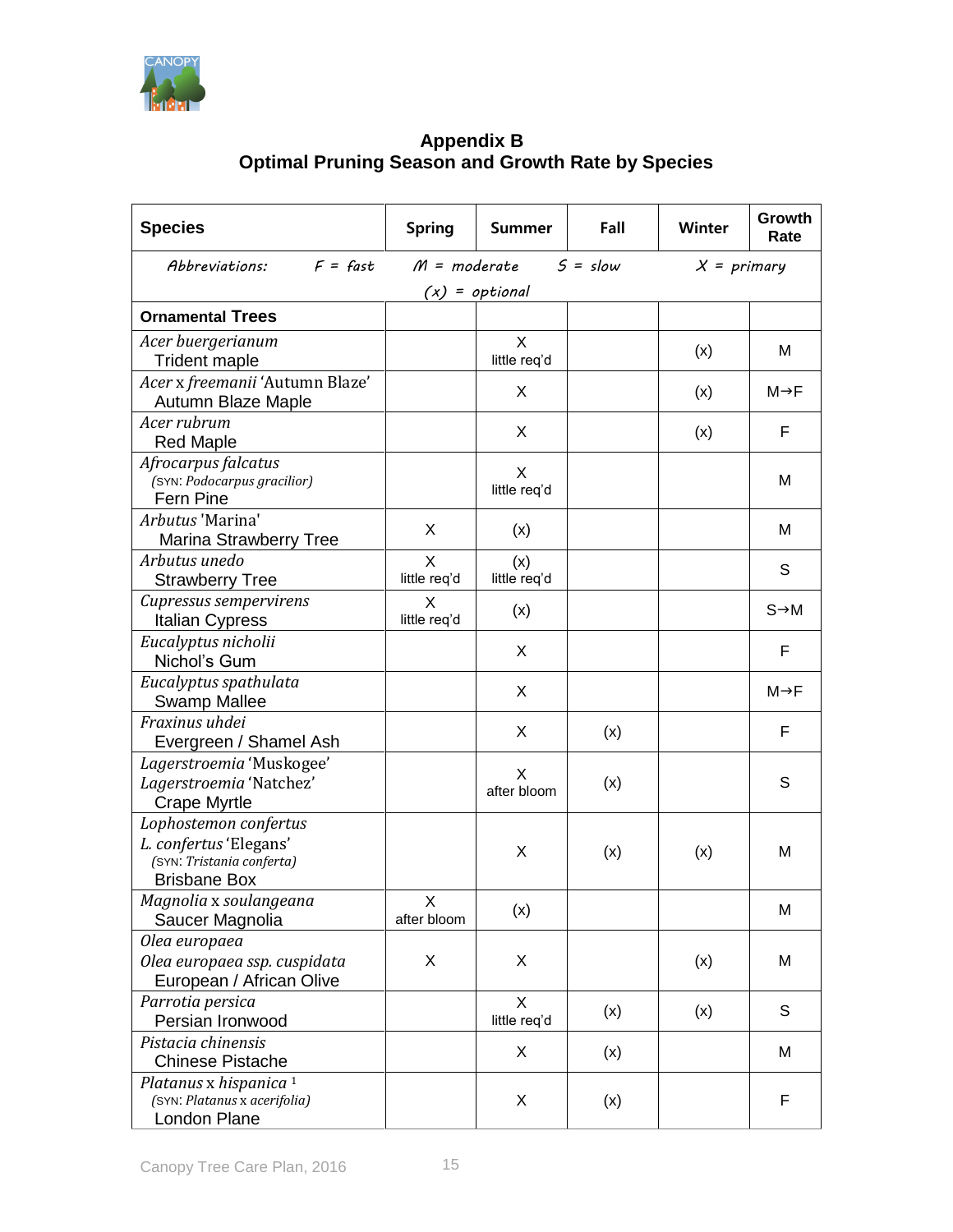

| <b>Species</b>                                                            | <b>Spring</b>                   | <b>Summer</b>                   | Fall       | Winter        | Growth<br>Rate    |  |
|---------------------------------------------------------------------------|---------------------------------|---------------------------------|------------|---------------|-------------------|--|
| $F =$ fast<br>Abbreviations:                                              | $M = moderate$                  |                                 | $5 = slow$ | $X = primary$ |                   |  |
| $(x) =$ optional                                                          |                                 |                                 |            |               |                   |  |
| Prunus ilicifolia ssp. lyonii                                             | $\mathsf{X}$                    | (x)                             |            |               | м                 |  |
| Catalina Cherry`                                                          | little req'd                    | little req'd                    |            |               |                   |  |
| Pyrus calleryana<br><b>Flowering Pear</b>                                 |                                 | X                               | (x)        |               | M→F               |  |
| Quercus agrifolia<br><b>Coast Live Oak</b>                                |                                 | X                               |            |               | м                 |  |
| Quercus frainetto 'Forest Green'<br><b>Forest Green Oak</b>               |                                 | X                               | (x)        | (x)           | M                 |  |
| Quercus lobata<br><b>Valley Oak</b>                                       |                                 |                                 | (x)        | X             | м                 |  |
| Quercus rubra<br><b>Red Oak</b>                                           |                                 | X                               | (x)        | (X)           | F                 |  |
| Quercus suber<br>Cork Oak                                                 |                                 | X                               | (x)        | (x)           | S                 |  |
| Quercus virginiana 'Cathedral'<br><b>Cathedral Southern Live Oak</b>      |                                 | X                               |            |               | $M \rightarrow F$ |  |
| Tilia tomentosa 'Sterling'<br>Silver Linden                               |                                 | X<br>little req'd               |            | (x)           | F                 |  |
| Ulmus parvifolia 'Drake'<br><b>Drake Chinese Elm</b>                      |                                 | X                               | (x)        | (x)           | F                 |  |
| Ulmus parvifolia 'UPMTF'<br><b>Bosque Chinese Elm</b>                     |                                 | X                               | (x)        | (x)           | F                 |  |
| Zelkova serrata<br>Sawleaf Zelkova                                        |                                 | X                               | (x)        | (x)           | $M \rightarrow F$ |  |
| Fruit Trees i                                                             |                                 |                                 |            |               |                   |  |
| Citrus sp.<br>Orange, Lemon, Tangerine                                    | $X^3$                           | $X^3$                           |            |               | M→F               |  |
| Casimiroa edulis<br><b>White Sapote</b>                                   | $X^3$<br>pinch terminal<br>buds | $X^3$<br>pinch terminal<br>buds | (x)        |               | M                 |  |
| Malus domestica<br>Apple                                                  | 3                               | X                               | (x)        | (x)           | M                 |  |
| Olea europaea<br>Olea europaea ssp. cuspidata<br>European / African Olive | X                               | $X^4$                           | 4          | (x)           | М                 |  |
| Persea americana<br>Avocado                                               | $X^3$                           | $X^3$<br>diseased               |            |               | F                 |  |
|                                                                           |                                 |                                 |            |               |                   |  |

*1. Remove diseased limbs year round, as needed (powdery mildew, anthracnose)*

*2.Remove diseased limbs year round, as needed (fireblight).*

*3. Fruit trees should also be fertilized 2-3 times during growing season (April*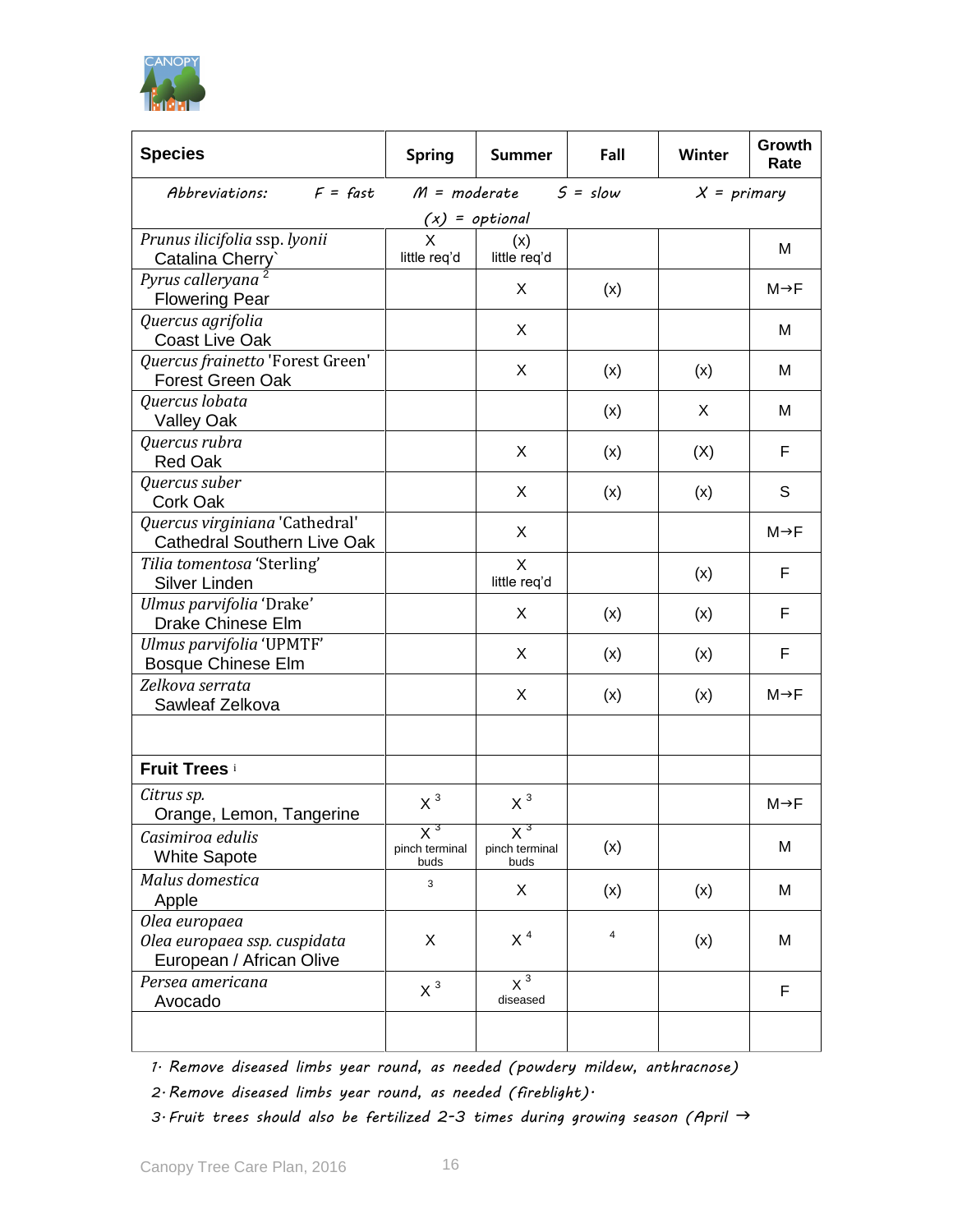

*September).*

*4.Monitor for olive fruit fly (late summer early fall) ~ preventative organic treatment includes spraying with BT.*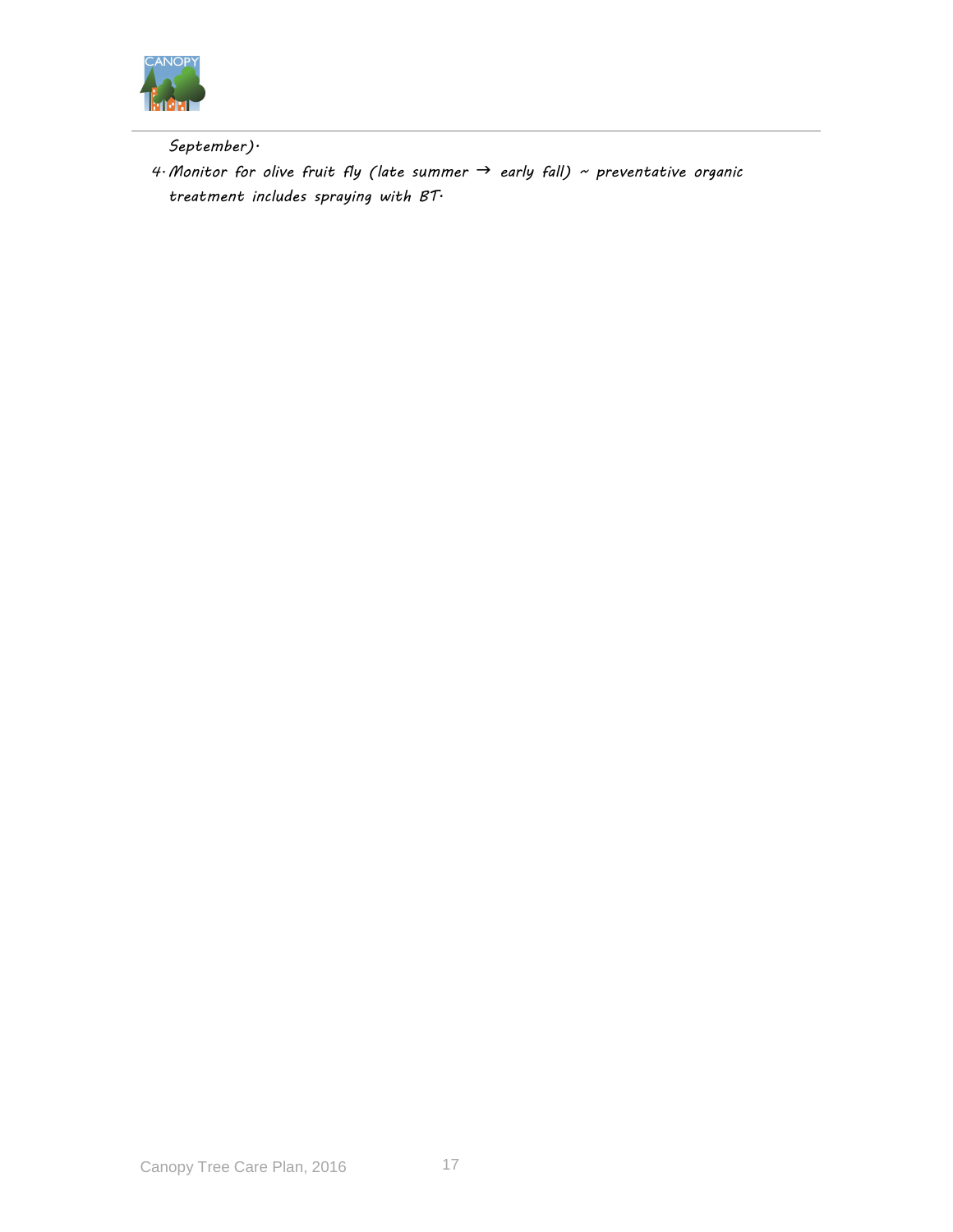

#### **Appendix C Young Tree Watering (Tree Establishment Instructions)**

The following are guidelines for establishing trees primarily planted from #15 size containers between the months of October and March in the San Francisco midpeninsula area.

#### **Tree care starts at planting**

- Always plant quality nursery stock using current best planting practices. Refer to the *Guideline Specifications for Nursery Tree* Quality (http://ufei.calpoly.edu/files/pubs/NurseryTreeSpecs10\_13.pdf) published by the Urban Tree Foundation, and current Canopy Planting Instructions and ANSI A300 Standards Part 6 (http://tcia.org/business/ansi-a300 standards/part-6) for tree planting. Proper planting height and root preparation is particularly important.
- Watering basins should be built to hold enough water (ideally 3-5 gallons) and lead directly into the outer edge of the rootball. Many basins are built too wide and too low.
- Apply 4 to 6 inches of mulch 1 inch away from the trunk and around the entire drip line of the tree(s) to help retain moisture and insulate roots from extreme temperatures.
- Climate appropriate, drought tolerant species appropriate for dry summers and occasional frosts are highly recommended.
- Soil texture, site conditions, and fluctuating temperatures all must be taken into account to properly use the following information.

#### **8 Fairly Simple Steps to Proper Tree Establishment**

- 1) At planting, fill the watering basin three separate times. Use buckets, a hose, or watering cans. Apply approximately 10 to 15 gallons of water.
- 2) 3 days later, again fill the watering basin again three times The water applied at time of planting will have dispersed into the surrounding soil, and away from the rootball, where it is most needed at this most critical period.
- 3) Fill the watering basin once a week with 5 to 10 gallons for the next 3 weeks to finish out the first month.
- 4) Between 30 and 60 days after planting, move to an every other week schedule for the following 6 months or until the end of the growing season (mid-November). Roots need oxygen just as much as they need water and conservation at this stage will actually help your tree(s) grow.
- 5) Monitor dry spells during the first winter. Water any frost intolerant tree before a cold spell to help insulate roots.
- 6) In the second year, soak trees when spring dries the soil out, then every 14 to 30 days depending on the species. Allow the roots to seek out moisture deeper underground and further from the trunk. Shallow watering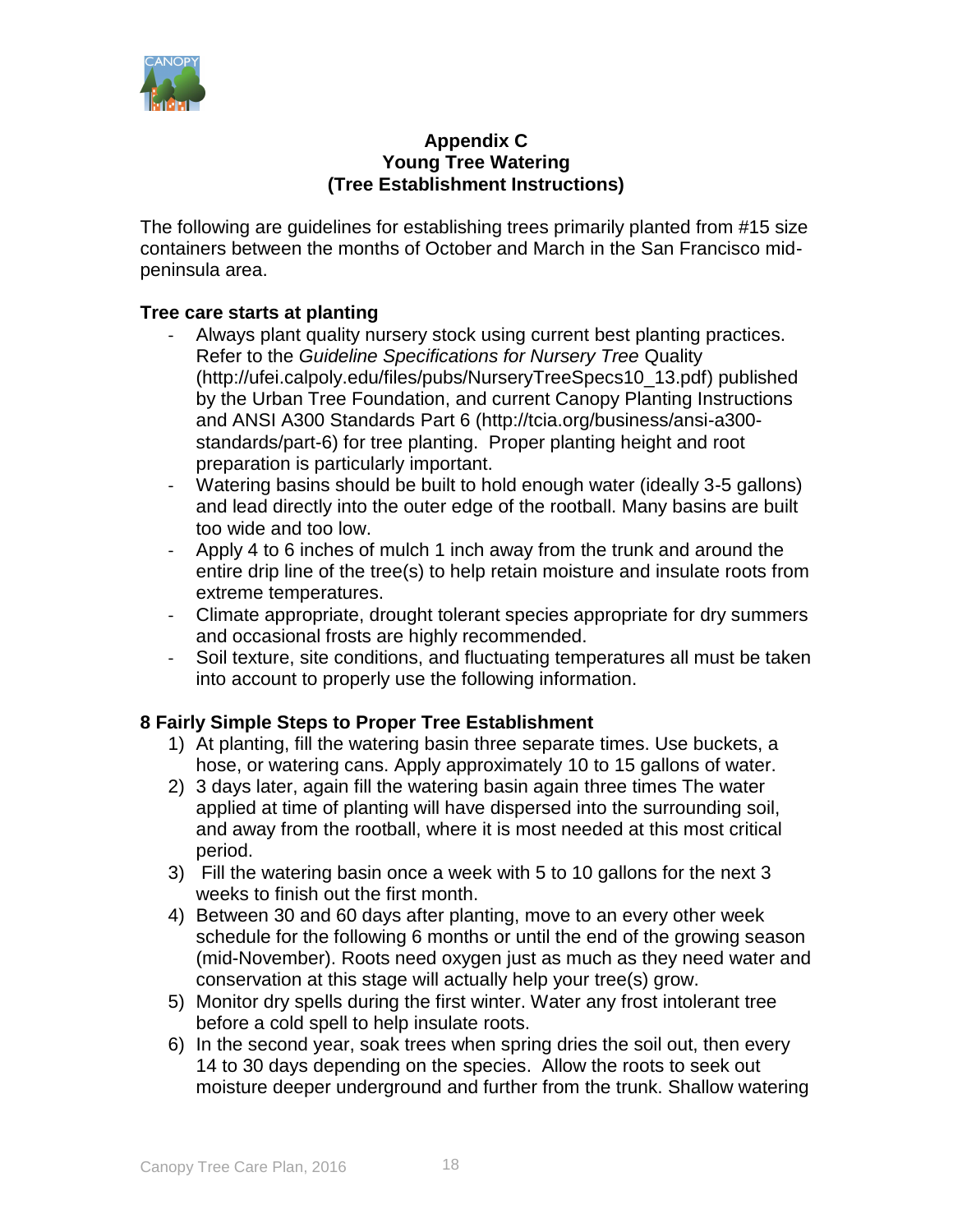

leads to shallow rooting and water dependency. Deeper, infrequent watering will lead to resilient trees with less impactful roots.

- 7) Over the next two summers experiment with decreasing frequency and increasing duration and coverage even more. Monthly soakings should maximize growth while conserving water. Many irrigation timers actually have a setting for monthly watering. You can also set several start times 15 to 30 minutes apart to decrease runoff and improve soil penetration.
- 8) In the following few years, be wary of prolonged dry periods. One or two summer waterings can mean the difference between a tree that thrives and one that is permanently stunted. Between 3 and 5 years after planting you shouldn't have to supply any supplemental water for your droughttolerant tree to survive, but occasional deep watering will help the tree thrive and provide maximum benefits.